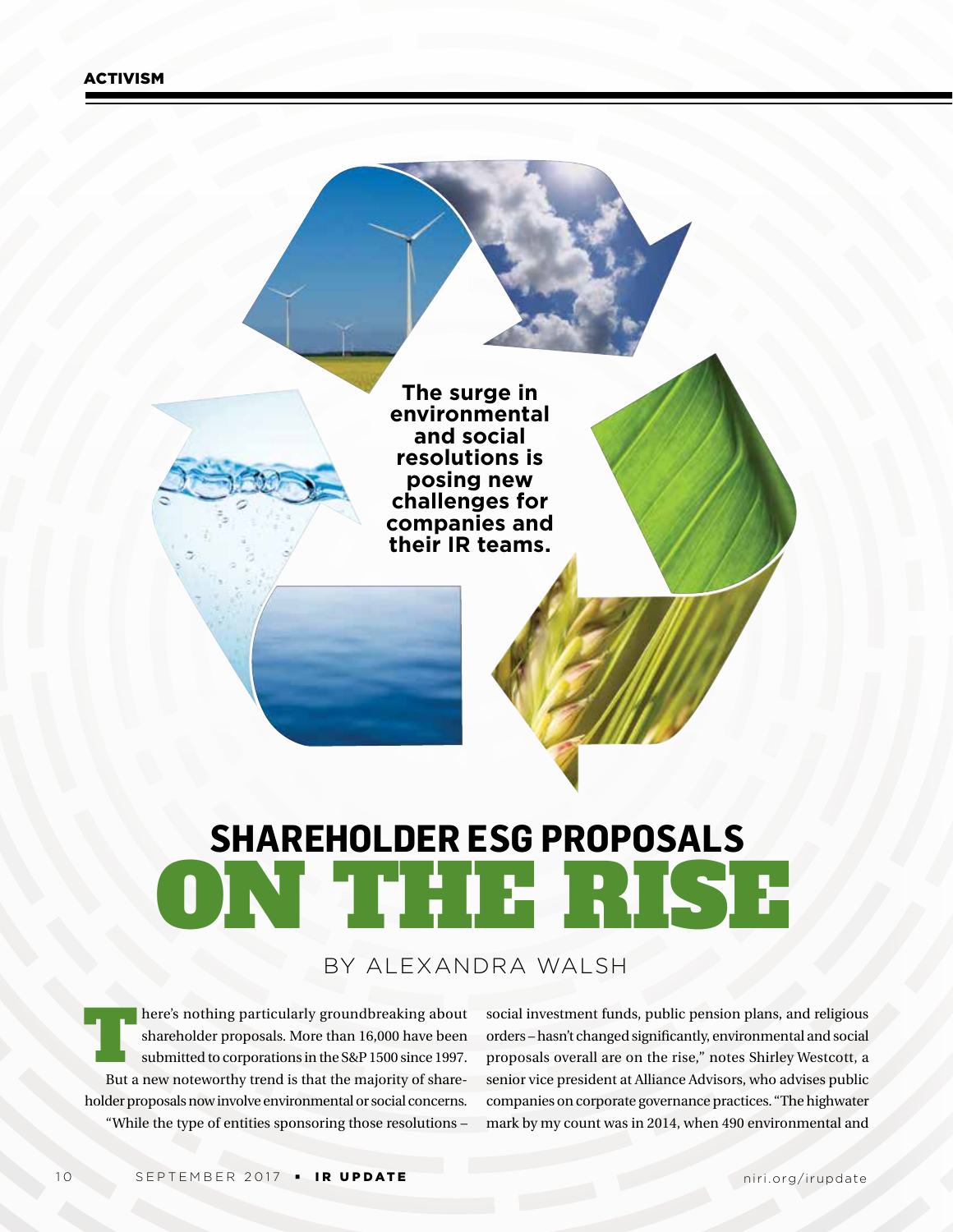social resolutions were filed. This year so far, 443 have been submitted, so the number has fallen back a bit but this is still a huge increase compared to 10 years ago." She says a total of 943 shareholder resolutions have been filed this year.

According to Alliance Advisors' "2016 Proxy Season Review," the Paris Climate Summit, which set out a global action plan to

limit global warming below 2 degrees Celsius, brought a new impetus to shareholder campaigns on climate change. Social and religious investors and public pension funds filed over a dozen carbon asset risk resolutions urging energy companies to "stress test" their business plans against the Paris accord's carbon reduction goal or to disclose the risk of stranded assets resulting from lower demand for fossil fuels.

Elizabeth Ising, a partner at Gibson Dunn & Crutcher and co-chair of the firm's Securities Regulation and Corporate Governance practice group, observes that one reason for the increase in sustainability proposals is that shareholders have been encouraged by their success with governance-related proposals as they see companies implementing governance reforms requested by shareholder proposals.

#### **Greater Engagement**

"Activism around governance has been around a long time and shareholder proponents are encouraged by their successes over the last decade with governance shareholder proposals – whether it is high votes, companies implementing changes, or increased engagement on these issues," Ising suggests. "A growing number of stakeholders concerned about environmental and social issues have seen these successes and are using the SEC shareholder proposal process to advance their specific environmental cause with company shareholders."

Another trend Ising sees with environmental

and social shareholder proposals is that major institutional investors are increasingly supporting them. "Some of the large institutional investors are sending letters reflecting their concerns and seeking dialogue on environmental issues to CEOs and board chairs of S&P 500 companies because they, in turn, are being questioned by their investors about their voting records on these issues," explains Ising. "And, in turn,

"What's changed this year is that long-term governancefocused investors are backing up their engagement with support for shareholder resolutions calling for greater transparency and disclosure around climate change."

> - Allie Rutherford, partner, CamberView

the increased willingness of these investors to vote for these proposals has encouraged proponents, which is why there is an upward trend both in the number of, and level of support for, environmental and social shareholder proposals."

CamberView Partners, a firm that advises companies on shareholder engagement, points out in a recent white paper,

> "While major investors such as BlackRock and State Street Global Advisors have historically preferred to wield influence through constructive engagement with their portfolio companies, this year they have made it clear that they will also back up their sustainability policies with their vote if engagement proves ineffective." (See sidebar, "Climate Change Resolutions Win Broad Support.")

> "There are different factors at play here, including the growing recognition that climate change can be both a risk and opportunity for companies," notes Allie Rutherford, a partner at CamberView. "One factor driving increased engagement is that almost every large asset manager is now a signatory to the United Nationssupported Principles for Responsible Investment (PRI), which requires investors to incorporate sustainability into their investment practices."

> In the past, sustainability was typically the domain of socially responsible investors, but today almost all large institutional investors are engaging on environmental and social topics, Rutherford says. "Shareholders want to know how a particular company's board looks at sustainability and what the board deems material. What's changed this year is that long-term governance-focused investors are backing up their engagement with support for shareholder resolutions calling for greater transparency and disclosure around climate change."

> Rutherford adds that shareholder proposals on sustainability topics are becoming more nuanced and appropriately targeted to specific

companies. "Investors today don't separate sustainability issues from how they evaluate a company's governance. They are more sophisticated about how they engage on sustainability and the shareholder proposals reflect that."

As examples, Rutherford points to the inclusion of sustainability metrics in executive compensation as well as ensuring that certain skill sets are on the board to ensure proper oversight.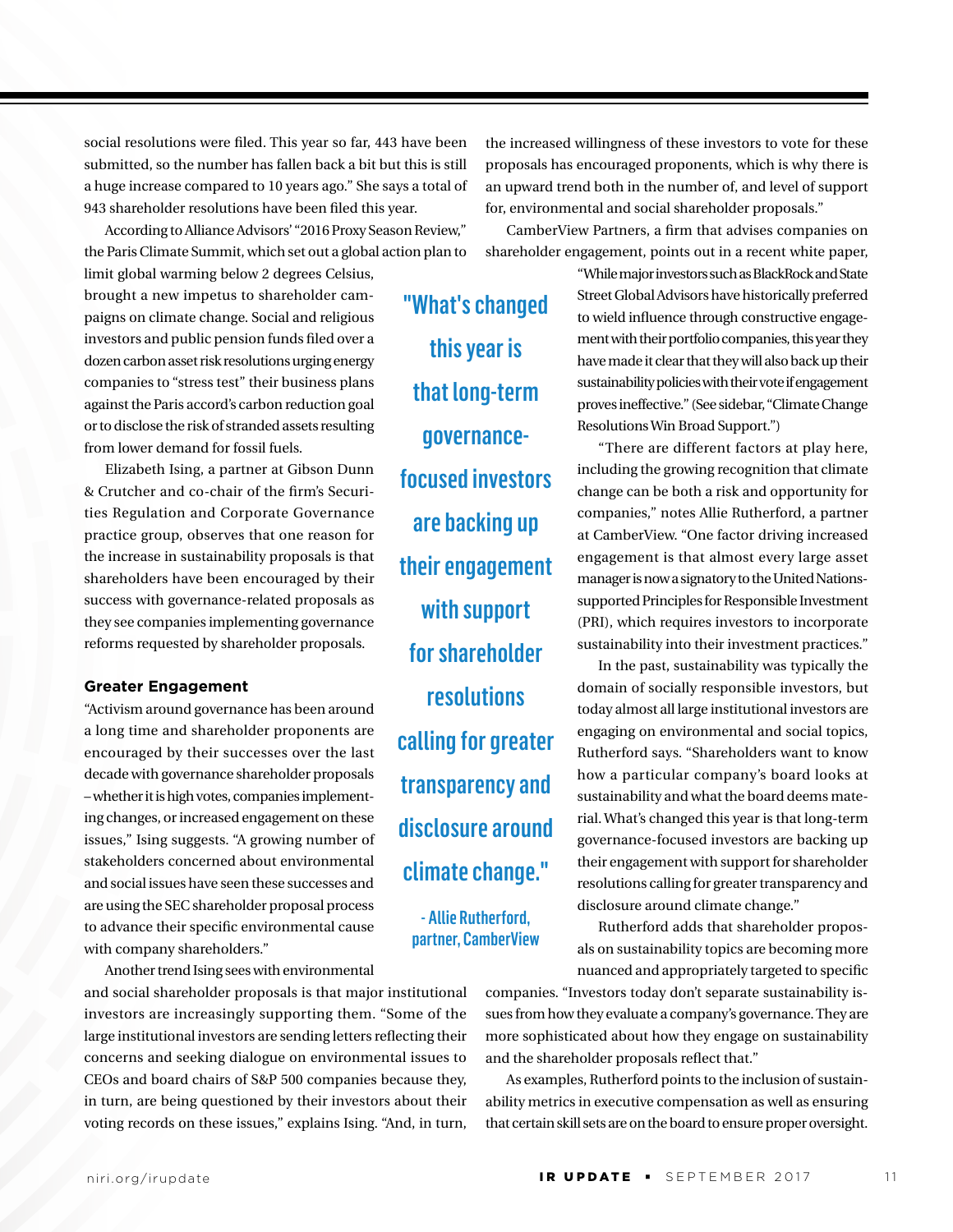### THE IR PERSPECTIVE

There are different perspectives among<br>IROs on the value of sustainability reporting and the merit of sustainability-<br>related shareholder proposals IROs on the value of sustainability reporting and the merit of sustainabilityrelated shareholder proposals.

A 2016 NIRI survey report about the views of IR professionals on sustainability noted that in many sectors, only 40-60 percent of IROs think a sustainability strategy is necessary to be competitive, and only 18 percent of IR professionals say their company communicates how sustainability aligns with corporate strategy.

Also, 69 percent of non-U.S.-based IR professionals said that sustainability issues are either permanently or temporarily on their top management's agenda compared with 39 percent of U.S.-based IR respondents.

At the same time, some NIRI members report that they are constantly being asked by investors, especially those from Europe, to be on one index or another that scores sustainability efforts, to respond to sustainability questionnaires, or to adhere to specific standards when compiling sustainability reports. These members express concern that the requests are seemingly "never ending."

Some NIRI members also believe that the priorities of most activists submitting proposals is to attract public attention and to fund their activism, rather than make a return on investment. A few IROs have expressed frustration that their companies have negotiated settlements with ESG proponents only to see them the following year with a new resolution that seeks additional information.

But not all IROs share these views. "We have not been subject to any ESG shareholder proposals, but decided several years ago to begin a data-driven sustainability reporting program using the Global Reporting Initiative standards," explains Theresa Womble, director of IR and assistant treasurer at Compass Minerals International. (See the "IR Ideas @ Work" column authored by Womble on page 22 for more background on this.)

### **What Activists Say**

Andrew Behar is the CEO of As You Sow, a nonprofit organization that promotes environmental and social corporate responsibility through shareholder advocacy, coalition building, and legal strategies, and he contends that one thing shareholders are really good at is risk analysis.

"Shareholders are constantly looking at what risks are being presented to the company, and they're doing it in a friendly way," says Behar. "When we engage a company around an issue, such as climate change, if there is no movement on the board and we think there is risk, we advise the company to write a report and have transparency around the risk. We hope they do the report, see the risk, and mitigate it."

Behar points out that As You Sow has had many successes. "There are many instances where we called a company or sent a letter, and the company responded positively without us having to file a resolution – no resources expended on our part and no embarrassment for the company."

Behar says he's seen a conscious shift by company boards and management and an awareness that they are part of a bigger system. "By being accountable to all stakeholders, the company can be a more successful organization and part of a bigger ecosystem," he says.

"There are good people at all these companies and whether they're in CSR or IR, we find those people because we always need an internal advocate, and they welcome us. They're happy someone from outside is knocking on the door. Companies have a knee-jerk reaction that this is going to cost them money, but actually they usually end up making more money because we are all about efficiencies."

#### **What Does the Future Hold?**

According to the Proxy Review published by As You Sow, corporate political activity and climate change remain the key issues for investors to consider in 2017 proxy statements, but resolutions about diversity on the board and in the workplace have surged past previous levels, as have those about pay equity.

Climate change proposals continue to ask about strategic implications and how companies will adapt to physical changes, new regulations, and new technologies. They also address methane leaks from U.S. energy production and encourage more carbon tracking and goal setting, but renewable energy proposals have been cut in half. New climate-related resolutions ask about high-carbon asset divestment and carbon finance risks. Other environmental issues include antibiotic resistance